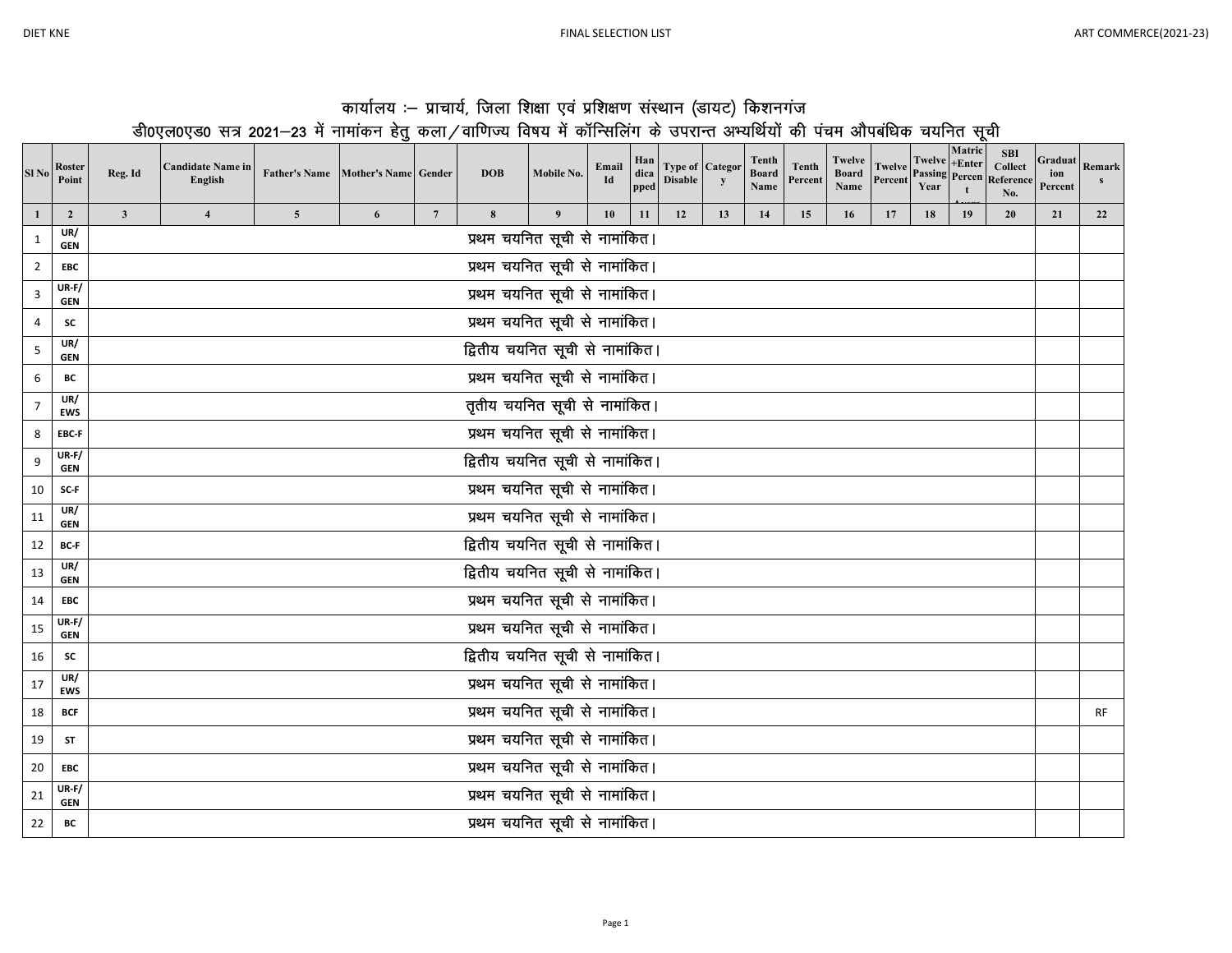| Sl <sub>No</sub> | Roster<br>Point       | Reg. Id                         | <b>Candidate Name in</b><br>English | <b>Father's Name</b>             | Mother's Name Gender |                 | <b>DOB</b>                      | Mobile No.                    | Email<br>Id     | Han<br>dica<br>pped | <b>Disable</b> | <b>Type of Categor</b><br>y | Tenth<br><b>Board</b><br>Name | <b>Tenth</b><br>Percent | Twelve<br><b>Board</b><br>Name | <b>Twelve</b><br>Percent | Twelve<br><b>Passing</b> Percen<br>Year | Matric<br>$+Enter$ | <b>SBI</b><br>Collect<br>Reference<br>No. | Graduat<br>ion<br>Percent | Remark<br>s |
|------------------|-----------------------|---------------------------------|-------------------------------------|----------------------------------|----------------------|-----------------|---------------------------------|-------------------------------|-----------------|---------------------|----------------|-----------------------------|-------------------------------|-------------------------|--------------------------------|--------------------------|-----------------------------------------|--------------------|-------------------------------------------|---------------------------|-------------|
| $\mathbf{1}$     | $\overline{2}$        | $\mathbf{3}$                    | $\overline{\mathbf{4}}$             | 5 <sup>5</sup>                   | 6                    | $7\phantom{.0}$ | 8                               | $\boldsymbol{9}$              | 10              | 11                  | 12             | 13                          | 14                            | 15                      | 16                             | 17                       | 18                                      | 19                 | 20                                        | 21                        | 22          |
| 23               | UR/<br><b>GEN</b>     |                                 |                                     |                                  |                      |                 |                                 | प्रथम चयनित सूची से नामांकित। |                 |                     |                |                             |                               |                         |                                |                          |                                         |                    |                                           |                           |             |
| 24               | SC-F                  |                                 |                                     |                                  |                      |                 |                                 | प्रथम चयनित सूची से नामांकित। |                 |                     |                |                             |                               |                         |                                |                          |                                         |                    |                                           |                           |             |
| 25               | UR/<br><b>GEN</b>     | प्रथम चयनित सूची से नामांकित।   |                                     |                                  |                      |                 |                                 |                               |                 |                     |                |                             |                               |                         |                                |                          |                                         |                    |                                           |                           |             |
| 26               | EBC-F                 | प्रथम चयनित सूची से नामांकित।   |                                     |                                  |                      |                 |                                 |                               |                 |                     |                |                             |                               |                         |                                |                          |                                         |                    |                                           |                           |             |
| 27               | $UR-F/$<br><b>EWS</b> | प्रथम चयनित सूची से नामांकित।   |                                     |                                  |                      |                 |                                 |                               |                 |                     |                |                             |                               |                         |                                |                          |                                         |                    |                                           |                           |             |
| 28               | SC                    | चतुर्थ चयनित सूची से नामांकित।  |                                     |                                  |                      |                 |                                 |                               |                 |                     |                |                             |                               |                         |                                |                          |                                         |                    |                                           |                           |             |
| 29               | UR/<br><b>GEN</b>     | प्रथम चयनित सूची से नामांकित।   |                                     |                                  |                      |                 |                                 |                               |                 |                     |                |                             |                               |                         |                                |                          |                                         |                    |                                           |                           |             |
| 30               | BC                    | प्रथम चयनित सूची से नामांकित।   |                                     |                                  |                      |                 |                                 |                               |                 |                     |                |                             |                               |                         |                                |                          |                                         |                    |                                           |                           |             |
| 31               | UR/<br><b>GEN</b>     | द्वितीय चयनित सूची से नामांकित। |                                     |                                  |                      |                 |                                 |                               |                 |                     |                |                             |                               |                         |                                |                          |                                         |                    |                                           |                           |             |
| 32               | EBC                   | तृतीय चयनित सूची से नामांकित।   |                                     |                                  |                      |                 |                                 |                               |                 |                     |                |                             |                               |                         |                                |                          |                                         |                    |                                           |                           |             |
| 33               | $UR-F/$<br><b>GEN</b> |                                 |                                     |                                  |                      |                 |                                 | प्रथम चयनित सूची से नामांकित। |                 |                     |                |                             |                               |                         |                                |                          |                                         |                    |                                           |                           |             |
| 34               | SC                    |                                 |                                     |                                  |                      |                 | तृतीय चयनित सूची से नामांकित।   |                               |                 |                     |                |                             |                               |                         |                                |                          |                                         |                    |                                           |                           |             |
| 35               | UR/<br><b>GEN</b>     |                                 |                                     |                                  |                      |                 |                                 | प्रथम चयनित सूची से नामांकित। |                 |                     |                |                             |                               |                         |                                |                          |                                         |                    |                                           |                           |             |
| 36               | EBC                   | DIETKN2021<br>081928673         | ANJALI GUPTA                        | <b>CHHOTELAL</b><br><b>GUPTA</b> | <b>MITALI DEVI</b>   |                 | Female 28-06-2001 9.69E+09      |                               | ag7543<br>864@g | No                  |                | EBC                         | BSEB,<br><b>PATNA</b>         | 75.4                    | BSEB,<br><b>PATNA</b>          | 72.8                     | 2019                                    | 74.1               | <b>DUF680</b><br>5105                     |                           |             |
| 37               | UR/<br><b>EWS</b>     |                                 |                                     |                                  |                      |                 |                                 | प्रथम चयनित सूची से नामांकित। |                 |                     |                |                             |                               |                         |                                |                          |                                         |                    |                                           |                           |             |
| 38               | BC-F                  |                                 |                                     |                                  |                      |                 |                                 | प्रथम चयनित सूची से नामांकित। |                 |                     |                |                             |                               |                         |                                |                          |                                         |                    |                                           |                           |             |
| 39               | $UR-F/$<br><b>GEN</b> |                                 |                                     |                                  |                      |                 |                                 | प्रथम चयनित सूची से नामांकित। |                 |                     |                |                             |                               |                         |                                |                          |                                         |                    |                                           |                           |             |
| 40               | SC-F                  |                                 |                                     |                                  |                      |                 | द्वितीय चयनित सूची से नामांकित। |                               |                 |                     |                |                             |                               |                         |                                |                          |                                         |                    |                                           |                           |             |
| 41               | UR/<br><b>GEN</b>     |                                 |                                     |                                  |                      |                 | द्वितीय चयनित सूची से नामांकित। |                               |                 |                     |                |                             |                               |                         |                                |                          |                                         |                    |                                           |                           |             |
| 42               | EBC-F                 |                                 |                                     |                                  |                      |                 |                                 | प्रथम चयनित सूची से नामांकित। |                 |                     |                |                             |                               |                         |                                |                          |                                         |                    |                                           |                           |             |
| 43               | UR/<br><b>GEN</b>     |                                 |                                     |                                  |                      |                 |                                 | प्रथम चयनित सूची से नामांकित। |                 |                     |                |                             |                               |                         |                                |                          |                                         |                    |                                           |                           |             |
| 44               | UR/<br><b>GEN</b>     | प्रथम चयनित सूची से नामांकित।   |                                     |                                  |                      |                 |                                 |                               |                 |                     |                |                             |                               |                         |                                |                          |                                         |                    |                                           |                           |             |
| 45               | $UR-F/$<br><b>GEN</b> |                                 |                                     |                                  |                      |                 | चतुर्थ चयनित सूची से नामांकित।  |                               |                 |                     |                |                             |                               |                         |                                |                          |                                         |                    |                                           |                           |             |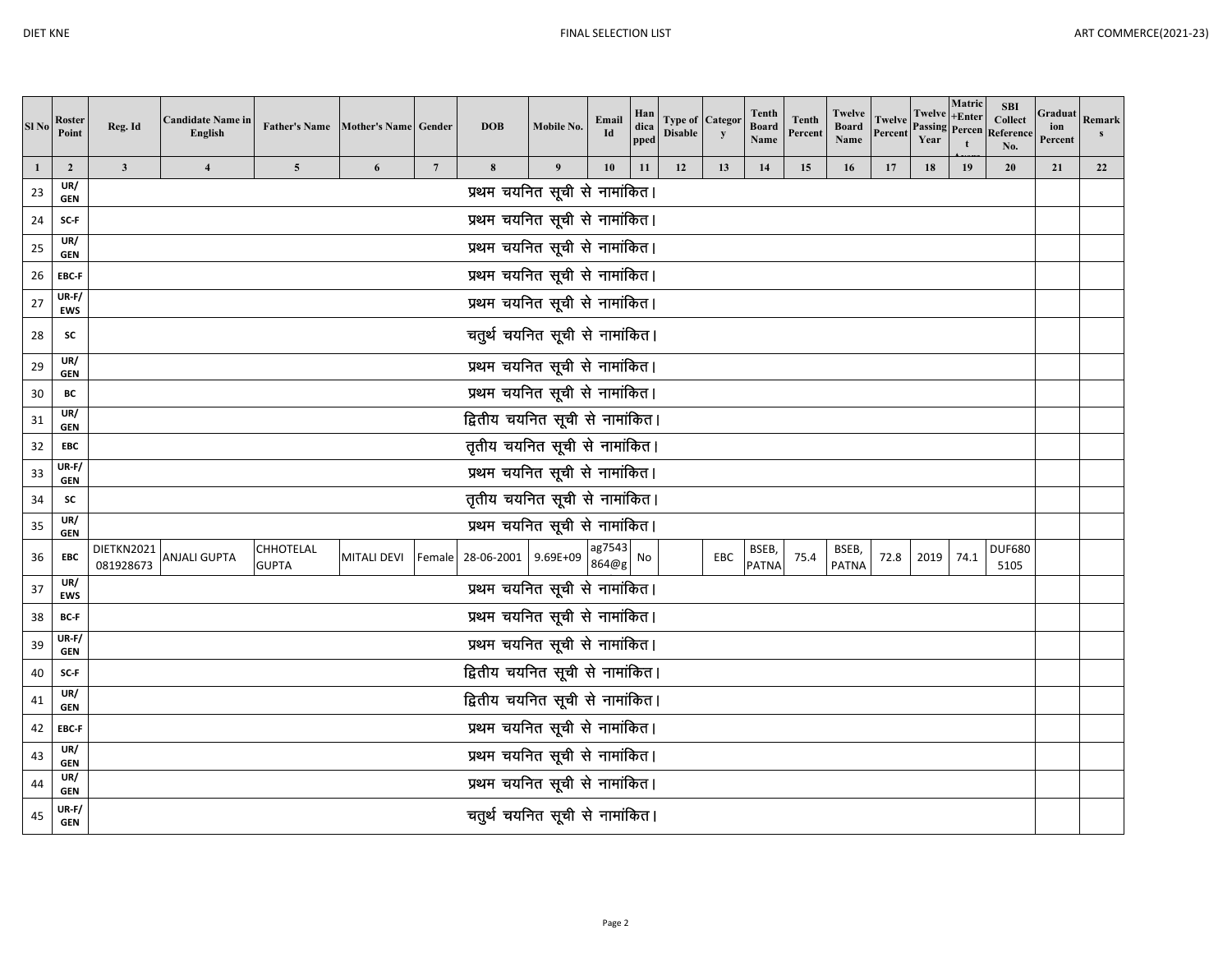| Sl No | Roster<br>Point       | Reg. Id                              | <b>Candidate Name in</b><br>English | <b>Father's Name</b> | Mother's Name Gender |                 | <b>DOB</b>                      | Mobile No. | Email<br>Id | Han<br>dica<br>pped | <b>Disable</b> | <b>Type of Categor</b><br>$\mathbf{y}$ | <b>Tenth</b><br><b>Board</b><br>Name | <b>Tenth</b><br>Percent | Twelve<br><b>Board</b><br>Name | <b>Twelve</b><br>Percent | Twelve +Enter<br>Year | Matric    | <b>SBI</b><br><b>Collect</b><br><b>Passing Percen Reference</b><br>No. | Graduat<br>ion<br>Percent | Remark<br>s |
|-------|-----------------------|--------------------------------------|-------------------------------------|----------------------|----------------------|-----------------|---------------------------------|------------|-------------|---------------------|----------------|----------------------------------------|--------------------------------------|-------------------------|--------------------------------|--------------------------|-----------------------|-----------|------------------------------------------------------------------------|---------------------------|-------------|
| 1     | $\overline{2}$        | $\mathbf{3}$                         | $\overline{\mathbf{4}}$             | $\overline{5}$       | 6                    | $7\phantom{.0}$ | 8                               | 9          | 10          | 11                  | 12             | 13                                     | 14                                   | 15                      | 16                             | 17                       | 18                    | 19        | 20                                                                     | 21                        | 22          |
| 46    | BC                    |                                      |                                     |                      |                      |                 | द्वितीय चयनित सूची से नामांकित। |            |             |                     |                |                                        |                                      |                         |                                |                          |                       |           |                                                                        |                           |             |
| 47    | UR/<br><b>EWS</b>     |                                      |                                     |                      |                      |                 | प्रथम चयनित सूची से नामांकित।   |            |             |                     |                |                                        |                                      |                         |                                |                          |                       |           |                                                                        |                           |             |
| 48    | SC                    |                                      |                                     |                      |                      |                 | प्रथम चयनित सूची से नामांकित।   |            |             |                     |                |                                        |                                      |                         |                                |                          |                       |           |                                                                        |                           |             |
| 49    | $UR-F/$<br><b>GEN</b> | ___<br>प्रथम चयनित सूची से नामांकित। |                                     |                      |                      |                 |                                 |            |             |                     |                |                                        |                                      |                         |                                |                          |                       |           |                                                                        |                           |             |
| 50    | EBC                   | प्रथम चयनित सूची से नामांकित।        |                                     |                      |                      |                 |                                 |            |             |                     |                |                                        |                                      |                         |                                |                          |                       |           |                                                                        |                           |             |
| 51    | UR/Ge<br>n            | प्रथम चयनित सूची से नामांकित।        |                                     |                      |                      |                 |                                 |            |             |                     |                |                                        |                                      |                         |                                |                          |                       |           |                                                                        |                           |             |
| 52    | <b>BCF</b>            | प्रथम चयनित सूची से नामांकित।        |                                     |                      |                      |                 |                                 |            |             |                     |                |                                        |                                      |                         |                                |                          |                       | <b>RF</b> |                                                                        |                           |             |
| 53    | UR/Ge<br>n            | द्वितीय चयनित सूची से नामांकित।      |                                     |                      |                      |                 |                                 |            |             |                     |                |                                        |                                      |                         |                                |                          |                       |           |                                                                        |                           |             |
| 54    | EBC                   | प्रथम चयनित सूची से नामांकित।        |                                     |                      |                      |                 |                                 |            |             |                     |                |                                        |                                      |                         |                                |                          |                       |           |                                                                        |                           |             |
| 55    | $UR-F/$<br><b>GEN</b> | द्वितीय चयनित सूची से नामांकित।      |                                     |                      |                      |                 |                                 |            |             |                     |                |                                        |                                      |                         |                                |                          |                       |           |                                                                        |                           |             |
| 56    | SC                    | प्रथम चयनित सूची से नामांकित।        |                                     |                      |                      |                 |                                 |            |             |                     |                |                                        |                                      |                         |                                |                          |                       |           |                                                                        |                           |             |
| 57    | UR/<br><b>EWS</b>     |                                      |                                     |                      |                      |                 | प्रथम चयनित सूची से नामांकित।   |            |             |                     |                |                                        |                                      |                         |                                |                          |                       |           |                                                                        |                           |             |
| 58    | BC                    |                                      |                                     |                      |                      |                 | द्वितीय चयनित सूची से नामांकित। |            |             |                     |                |                                        |                                      |                         |                                |                          |                       |           |                                                                        |                           |             |
| 59    | JR/Ge<br>n            |                                      |                                     |                      |                      |                 | प्रथम चयनित सूची से नामांकित।   |            |             |                     |                |                                        |                                      |                         |                                |                          |                       |           |                                                                        |                           |             |
| 60    | EBC-F                 |                                      |                                     |                      |                      |                 | प्रथम चयनित सूची से नामांकित।   |            |             |                     |                |                                        |                                      |                         |                                |                          |                       |           |                                                                        |                           |             |
| 61    | $UR-F/$<br><b>GEN</b> |                                      |                                     |                      |                      |                 | प्रथम चयनित सूची से नामांकित।   |            |             |                     |                |                                        |                                      |                         |                                |                          |                       |           |                                                                        |                           |             |
| 62    | SC-F                  |                                      |                                     |                      |                      |                 | द्वितीय चयनित सूची से नामांकित। |            |             |                     |                |                                        |                                      |                         |                                |                          |                       |           |                                                                        |                           |             |
| 63    | JR/Ge<br>n            |                                      |                                     |                      |                      |                 | प्रथम चयनित सूची से नामांकित।   |            |             |                     |                |                                        |                                      |                         |                                |                          |                       |           |                                                                        |                           |             |
| 64    | BC-F                  |                                      |                                     |                      |                      |                 | द्वितीय चयनित सूची से नामांकित। |            |             |                     |                |                                        |                                      |                         |                                |                          |                       |           |                                                                        |                           |             |
| 65    | UR/Ge<br>n            |                                      |                                     |                      |                      |                 | प्रथम चयनित सूची से नामांकित।   |            |             |                     |                |                                        |                                      |                         |                                |                          |                       |           |                                                                        |                           |             |
| 66    | EBC                   |                                      |                                     |                      |                      |                 | प्रथम चयनित सूची से नामांकित।   |            |             |                     |                |                                        |                                      |                         |                                |                          |                       |           |                                                                        |                           |             |
| 67    | UR-<br>F/EWS          |                                      |                                     |                      |                      |                 | चतुर्थ चयनित सूची से नामांकित।  |            |             |                     |                |                                        |                                      |                         |                                |                          |                       |           |                                                                        |                           |             |
| 68    | SC                    |                                      |                                     |                      |                      |                 | प्रथम चयनित सूची से नामांकित।   |            |             |                     |                |                                        |                                      |                         |                                |                          |                       |           |                                                                        |                           |             |
| 69    | UR/Ge<br>n            |                                      |                                     |                      |                      |                 | प्रथम चयनित सूची से नामांकित।   |            |             |                     |                |                                        |                                      |                         |                                |                          |                       |           |                                                                        |                           |             |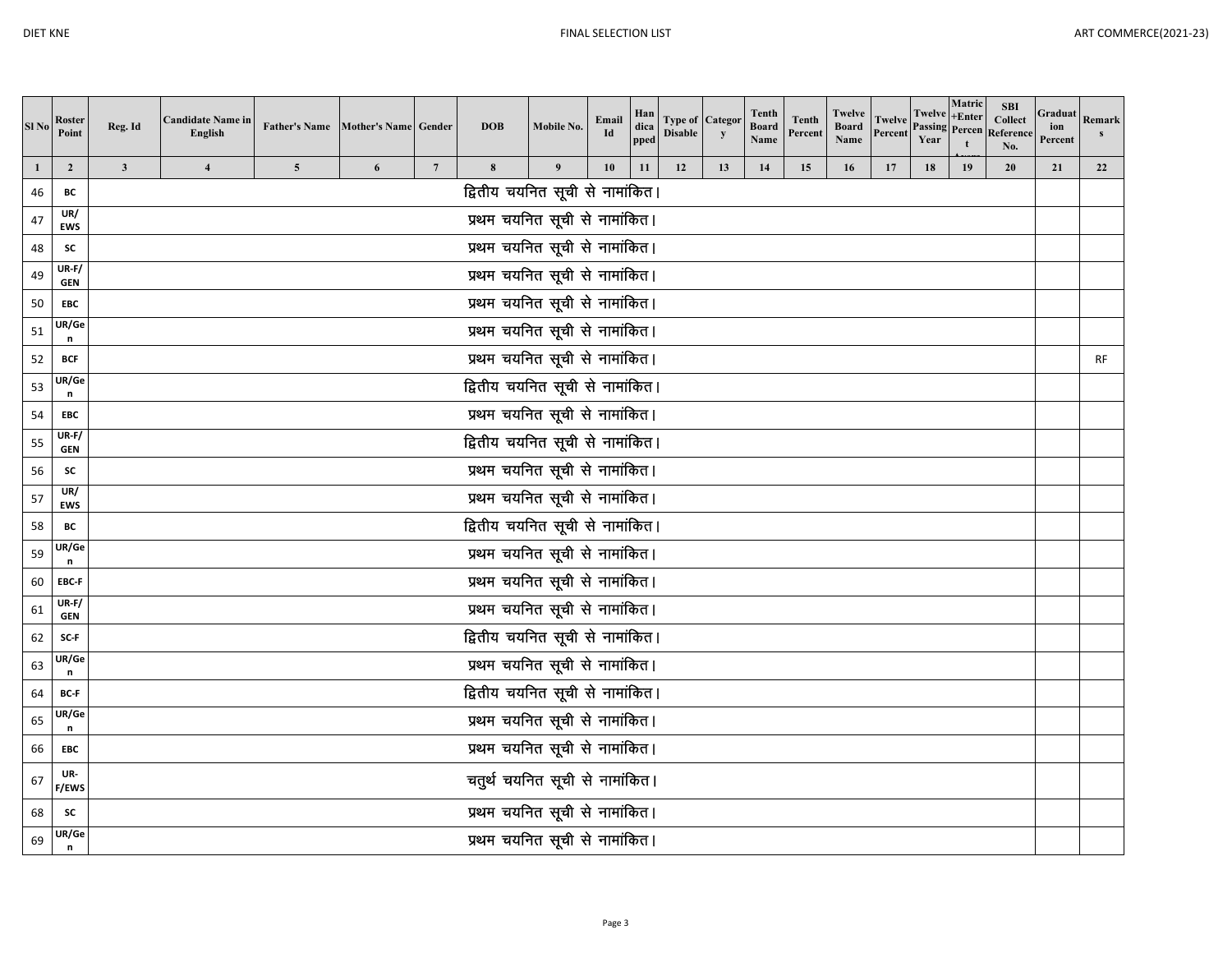| KNF<br>)IFT. |  |
|--------------|--|
|--------------|--|

| Sl <sub>No</sub> | Roster<br>Point            | Reg. Id                        | <b>Candidate Name in</b><br>English | <b>Father's Name</b>    | Mother's Name Gender |                 | <b>DOB</b>                      | Mobile No.                    | Email<br>Id | Han<br>dica<br>pped | <b>Disable</b> | <b>Type of Categor</b><br>$\mathbf{y}$ | <b>Tenth</b><br><b>Board</b><br>Name | <b>Tenth</b><br>Percent | Twelve<br>Board<br>Name | <b>Twelve</b><br>Percent | Twelve<br><b>Passing</b><br>Year | Matric<br>$+Enter$<br>Percen | <b>SBI</b><br><b>Collect</b><br>Reference<br>No. | Graduat<br>ion<br>Percent | Remark |
|------------------|----------------------------|--------------------------------|-------------------------------------|-------------------------|----------------------|-----------------|---------------------------------|-------------------------------|-------------|---------------------|----------------|----------------------------------------|--------------------------------------|-------------------------|-------------------------|--------------------------|----------------------------------|------------------------------|--------------------------------------------------|---------------------------|--------|
| $\mathbf{1}$     | $\overline{2}$             | $\mathbf{3}$                   | $\overline{\mathbf{4}}$             | $\overline{\mathbf{5}}$ | 6                    | $7\phantom{.0}$ | 8                               | 9                             | 10          | 11                  | 12             | 13                                     | 14                                   | 15                      | 16                      | 17                       | 18                               | 19                           | 20                                               | 21                        | 22     |
| 70               | EBC                        |                                |                                     |                         |                      |                 | चतुर्थ चयनित सूची से नामांकित।  |                               |             |                     |                |                                        |                                      |                         |                         |                          |                                  |                              |                                                  |                           | Urdu   |
| 71               | UR/Ge<br>n                 |                                |                                     |                         |                      |                 | चतुर्थ चयनित सूची से नामांकित।  |                               |             |                     |                |                                        |                                      |                         |                         |                          |                                  |                              |                                                  |                           |        |
| 72               | BC                         | प्रथम चयनित सूची से नामांकित।  |                                     |                         |                      |                 |                                 |                               |             |                     |                |                                        |                                      |                         |                         | Urdu                     |                                  |                              |                                                  |                           |        |
| 73               | $UR-F/$<br><b>GEN</b>      | तृतीय चयनित सूची से नामांकित।  |                                     |                         |                      |                 |                                 |                               |             |                     |                |                                        |                                      |                         |                         |                          | Urdu                             |                              |                                                  |                           |        |
| 74               | sc                         | चतुर्थ चयनित सूची से नामांकित। |                                     |                         |                      |                 |                                 |                               |             |                     |                |                                        |                                      |                         |                         |                          | Urdu                             |                              |                                                  |                           |        |
| 75               | UR/Ge<br>n                 | चतुर्थ चयनित सूची से नामांकित। |                                     |                         |                      |                 |                                 |                               |             |                     |                |                                        |                                      |                         |                         |                          |                                  |                              |                                                  |                           |        |
| 76               | EBC-F                      | प्रथम चयनित सूची से नामांकित।  |                                     |                         |                      |                 |                                 |                               |             |                     |                |                                        |                                      |                         |                         |                          |                                  |                              |                                                  |                           |        |
| 77               | UR/<br><b>EWS</b>          | प्रथम चयनित सूची से नामांकित।  |                                     |                         |                      |                 |                                 |                               |             |                     |                |                                        |                                      |                         |                         |                          |                                  |                              |                                                  |                           |        |
| 78               | SC-F                       |                                |                                     |                         |                      |                 | द्वितीय चयनित सूची से नामांकित। |                               |             |                     |                |                                        |                                      |                         |                         |                          |                                  |                              |                                                  |                           |        |
| 79               | <b>UR-F/</b><br><b>GEN</b> |                                |                                     |                         |                      |                 | प्रथम चयनित सूची से नामांकित।   |                               |             |                     |                |                                        |                                      |                         |                         |                          |                                  |                              |                                                  |                           | Urdu   |
| 80               | BC                         |                                |                                     |                         |                      |                 | प्रथम चयनित सूची से नामांकित।   |                               |             |                     |                |                                        |                                      |                         |                         |                          |                                  |                              |                                                  |                           | Urdu   |
| 81               | UR/Ge<br>$\mathsf n$       |                                |                                     |                         |                      |                 | तृतीय चयनित सूची से नामांकित।   |                               |             |                     |                |                                        |                                      |                         |                         |                          |                                  |                              |                                                  |                           | Urdu   |
| 82               | EBC                        |                                |                                     |                         |                      |                 | प्रथम चयनित सूची से नामांकित।   |                               |             |                     |                |                                        |                                      |                         |                         |                          |                                  |                              |                                                  |                           | Urdu   |
| 83               | UR/Ge<br>n                 |                                |                                     |                         |                      |                 | चतुर्थ चयनित सूची से नामांकित।  |                               |             |                     |                |                                        |                                      |                         |                         |                          |                                  |                              |                                                  |                           | Urdu   |
| 84               | <b>BCF</b>                 |                                |                                     |                         |                      |                 | प्रथम चयनित सूची से नामांकित।   |                               |             |                     |                |                                        |                                      |                         |                         |                          |                                  |                              |                                                  |                           | RF/Urd |
| 85               | $UR-F/$<br><b>GEN</b>      |                                |                                     |                         |                      |                 | तृतीय चयनित सूची से नामांकित।   |                               |             |                     |                |                                        |                                      |                         |                         |                          |                                  |                              |                                                  |                           | Urdu   |
| 86               | sc                         |                                |                                     |                         |                      |                 | चतुर्थ चयनित सूची से नामांकित।  |                               |             |                     |                |                                        |                                      |                         |                         |                          |                                  |                              |                                                  |                           | Urdu   |
| 87               | UR/<br><b>EWS</b>          |                                |                                     |                         |                      |                 |                                 | प्रथम चयनित सूची से नामांकित। |             |                     |                |                                        |                                      |                         |                         |                          |                                  |                              |                                                  |                           | Urdu   |
| 88               | <b>EBC</b>                 |                                |                                     |                         |                      |                 | प्रथम चयनित सूची से नामांकित।   |                               |             |                     |                |                                        |                                      |                         |                         |                          |                                  |                              |                                                  |                           | PH     |
| 89               | UR/Ge<br>n                 |                                |                                     |                         |                      |                 | चतुर्थ चयनित सूची से नामांकित।  |                               |             |                     |                |                                        |                                      |                         |                         |                          |                                  |                              |                                                  |                           | Urdu   |
| 90               | BC-F                       |                                |                                     |                         |                      |                 | प्रथम चयनित सूची से नामांकित।   |                               |             |                     |                |                                        |                                      |                         |                         |                          |                                  |                              |                                                  |                           | Urdu   |